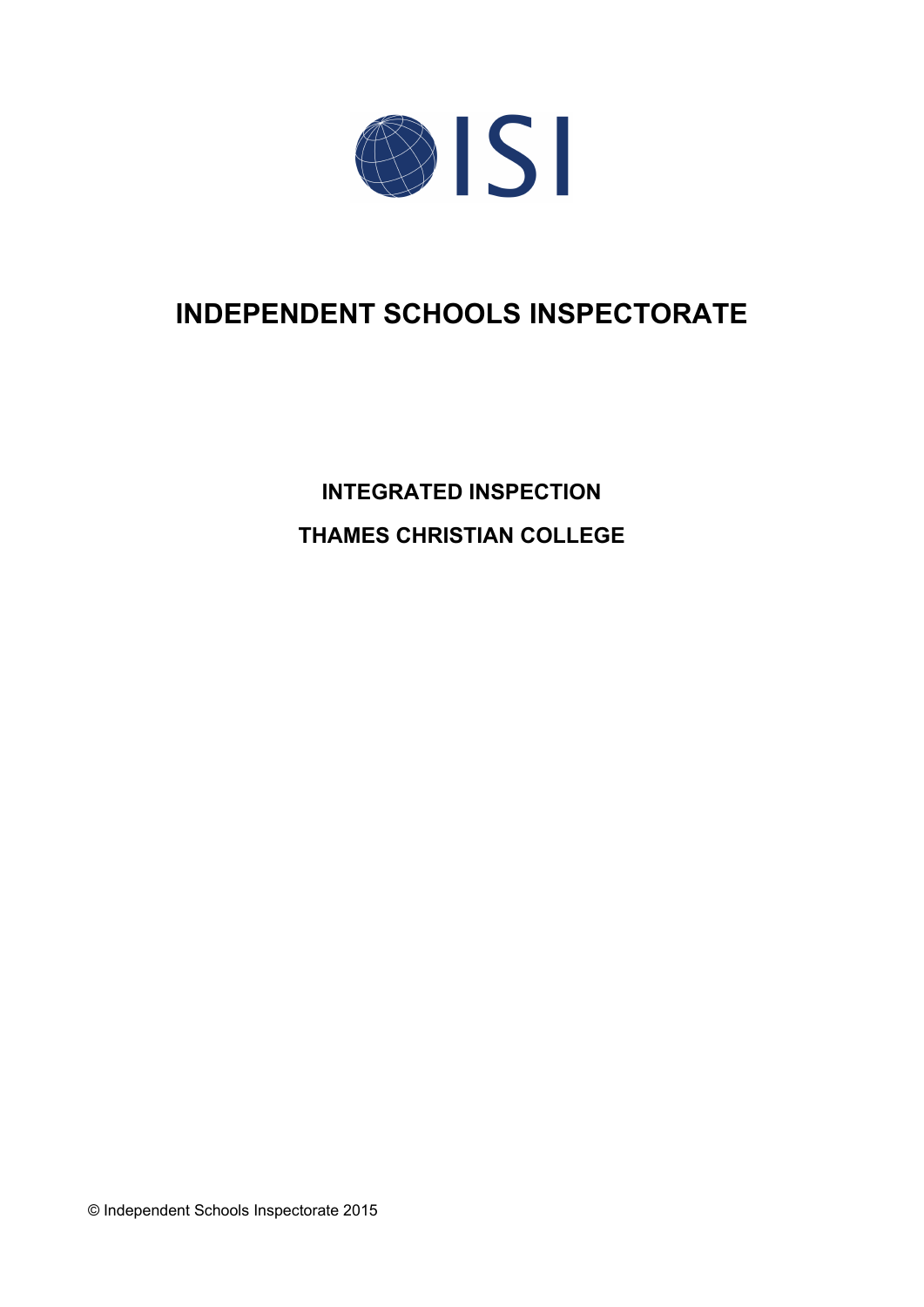## **INDEPENDENT SCHOOLS INSPECTORATE**

## **Thames Christian College**

| <b>Full Name of School</b><br><b>DfE Number</b> | <b>Thames Christian College</b><br>212/6403          |     |  |
|-------------------------------------------------|------------------------------------------------------|-----|--|
| Registered Charity Number 1081666<br>Address    | <b>Thames Christian College</b><br><b>Wye Street</b> |     |  |
|                                                 | London<br><b>SW11 2HB</b>                            |     |  |
| <b>Telephone Number</b>                         | 020 7228 3933                                        |     |  |
| Fax Number                                      | 020 7924 1112                                        |     |  |
| <b>Email Address</b>                            | info@thameschristiancollege.org.uk                   |     |  |
| Head                                            | Dr Stephen Holsgrove                                 |     |  |
| Proprietor                                      | <b>Thames Christian College Schools Ltd</b>          |     |  |
| Age Range                                       | 11 to 16                                             |     |  |
| <b>Total Number of Pupils</b>                   | 123                                                  |     |  |
| <b>Gender of Pupils</b>                         | Mixed (78 boys; 45 girls)                            |     |  |
| Numbers by Age                                  | $11 - 16$                                            | 123 |  |
| Number of Day Pupils                            | Total:                                               | 123 |  |

Inspection Dates **17 Mar 2015 to 20 Mar 2015**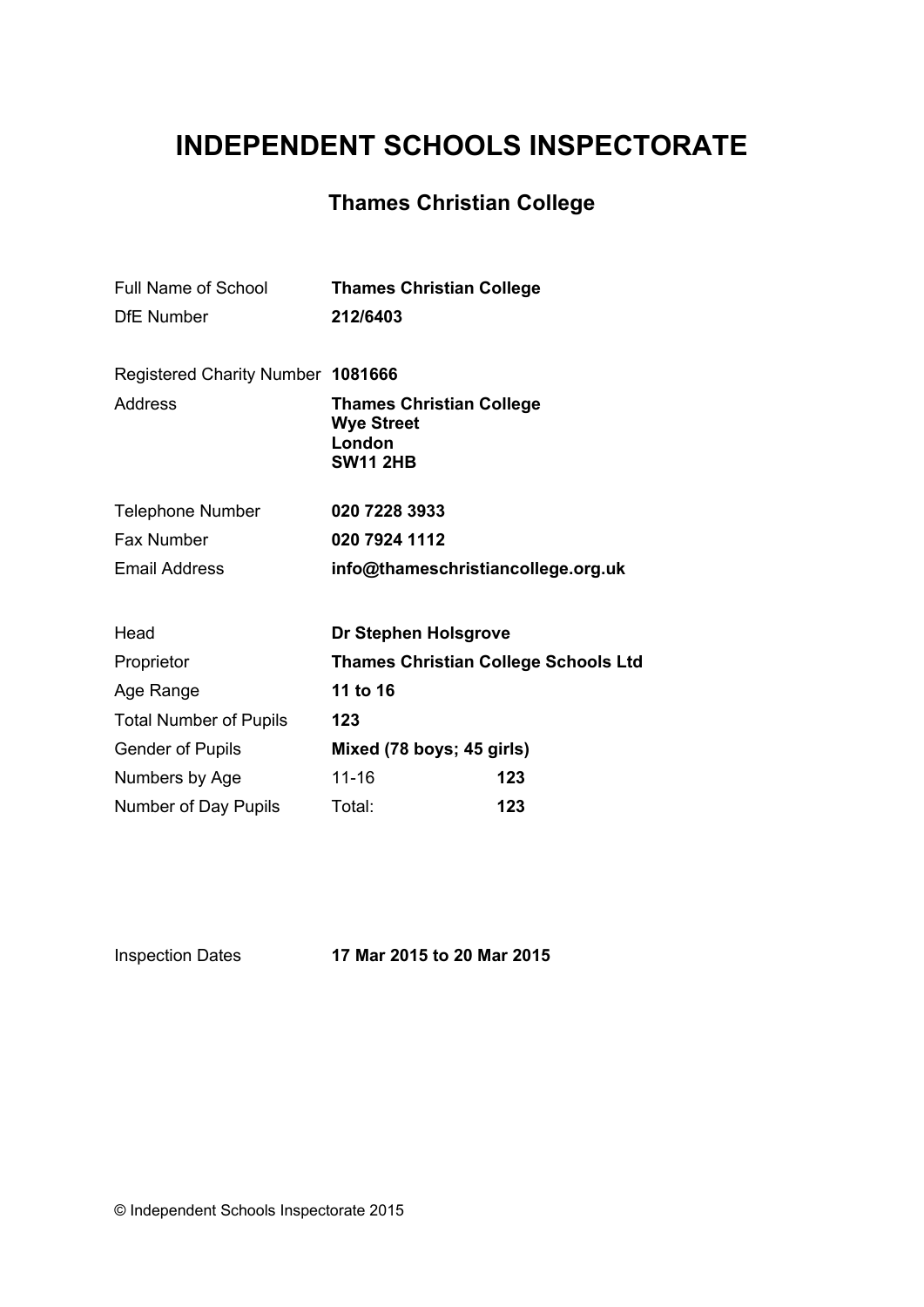## **PREFACE**

This inspection report follows the *ISI schedule,* which occupies a period of four continuous days in the school. There has been no previous ISI inspection; Ofsted undertook a oneday inspection in April 2010.

The Independent Schools Inspectorate (ISI) is the body approved by the Secretary of State for the purpose of inspecting schools belonging to the Independent Schools Council (ISC) Associations and reporting on compliance with the Education (Independent School Standards) Regulations 2014. The range of these Regulations can be viewed on the website [www.legislation.gov.uk.](http://www.legislation.gov.uk) Additionally, inspections will consider the school's accessibility plan under Schedule 10 of the Equality Act 2010 and the ban on corporal punishment introduced by the School Standards and Framework Act 1998.

The inspection was also carried out under the arrangements of the ISC Associations for the maintenance and improvement of the quality of their membership.

The inspection of the school is from an educational perspective and provides limited inspection of other aspects, although inspectors comment on any significant hazards or problems they encounter which have an adverse impact on children. The inspection does not include:

- (i) an exhaustive health and safety audit
- (ii) an in-depth examination of the structural condition of the school, its services or other physical features
- (iii) an investigation of the financial viability of the school or its accounting procedures
- (iv) an in-depth investigation of the school's compliance with employment law.

Inspectors may be aware of individual safeguarding concerns, allegations and complaints as part of the inspection process. Such matters will not usually be referred to in the published report but will have been considered by the team in reaching their judgements.

Both Ofsted and ISI inspect and report on the Independent School Standards Regulations. However, they apply different frameworks and have different criteria for judging school quality that are suited to the different types of schools they inspect. Both use a four point scale when making judgements of quality but, whilst the ISI terminology reflects quality judgements that are at least equivalent to those used by Ofsted, they also reflect the differences in approach. ISI reports do not provide a single overarching judgement for the school but instead give a clear judgement on each aspect of the school's work at the beginning of each section. **These headline statements must include one of the ISI descriptors 'excellent', 'good', 'sound' or 'unsatisfactory', and where Achievement is 'exceptional' that term may be used for the top grade.** Elsewhere in the report, inspectors may use a range of different adjectives to make judgements. **For EYFS registered provision (for pupils aged under three), reports are required to use the same terminology ('outstanding', 'good', 'requires improvement' and 'inadequate') as Ofsted reports.**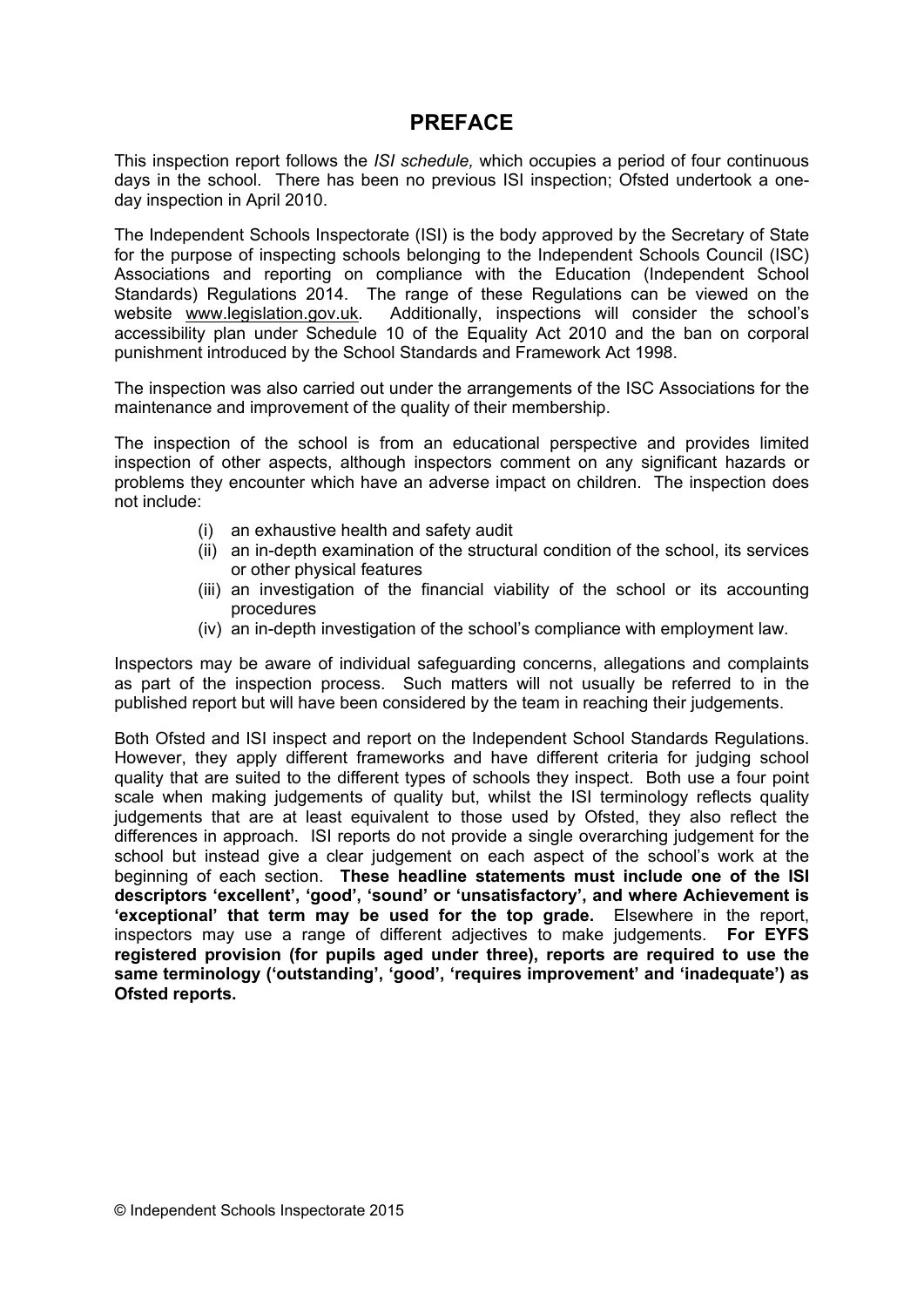## **INSPECTION EVIDENCE**

The inspectors observed lessons, conducted formal interviews with pupils and examined samples of pupils' work. They held discussions with senior members of staff and with the proprietor, observed a sample of the extra-curricular activities that occurred during the inspection period, and attended registration sessions and assemblies. Inspectors visited the facilities for sick or injured pupils. The responses of parents and pupils to pre-inspection questionnaires were analysed, and the inspectors examined regulatory documentation made available by the school.

#### **Inspectors**

Mr Stephen Cole **Reporting Inspector** 

Mrs Jenny Dwyer Team Inspector (Head, HMC/GSA school) Mrs Joanne Stone-Williams Team Inspector (Former Assistant Head, ISA school)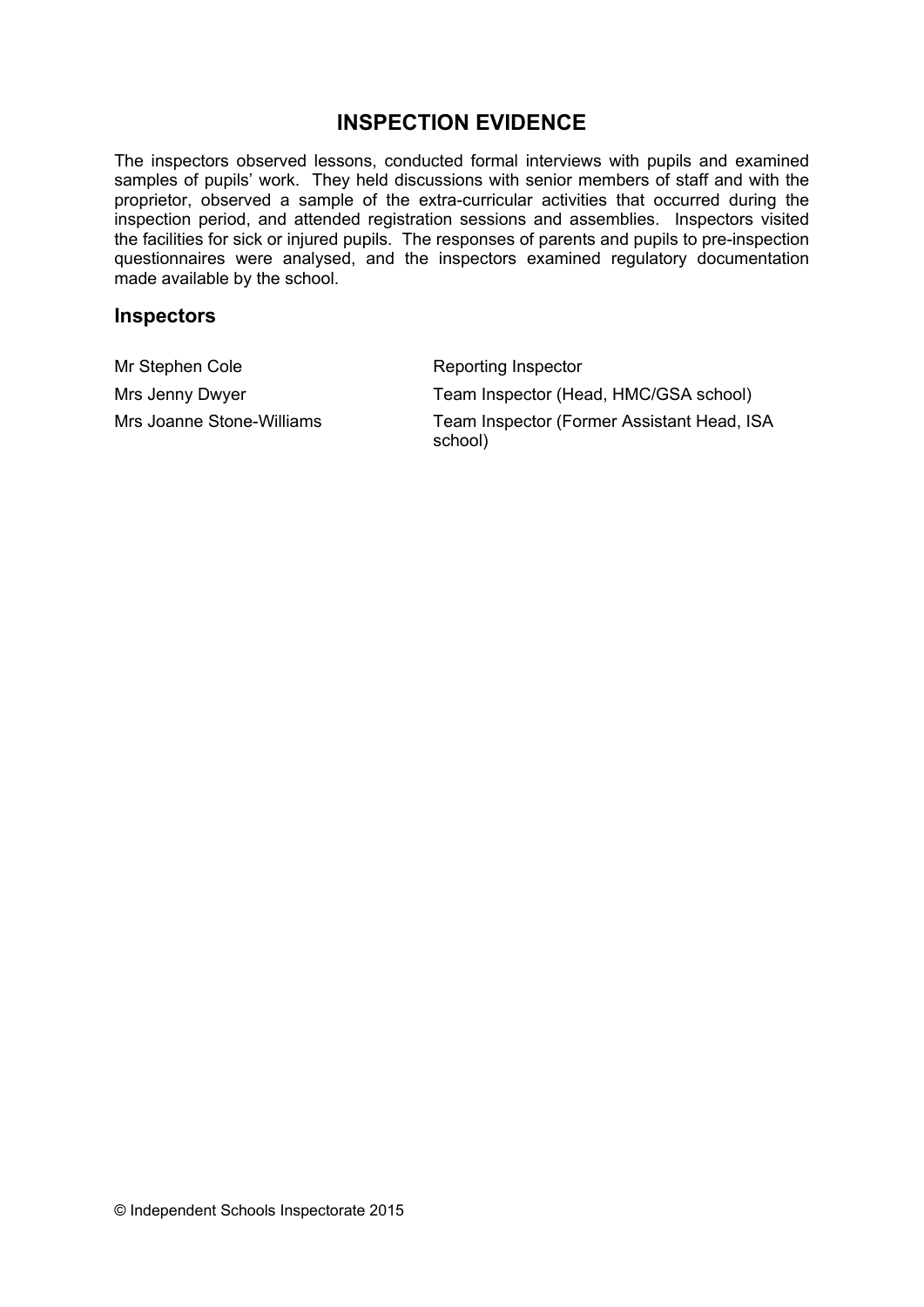## **CONTENTS**

| 1           | THE CHARACTERISTICS OF THE SCHOOL                                                                                 | 1           |
|-------------|-------------------------------------------------------------------------------------------------------------------|-------------|
| $\mathbf 2$ | THE SUCCESS OF THE SCHOOL                                                                                         | $\mathbf 2$ |
| (a)         | <b>Main findings</b>                                                                                              | 2           |
| (b)         | <b>Action points</b>                                                                                              | 3           |
|             | (i) Compliance with regulatory requirements                                                                       | 3           |
|             | (ii) Recommendations for further improvement                                                                      | 3           |
| 3           | THE QUALITY OF ACADEMIC AND OTHER ACHIEVEMENTS                                                                    | 4           |
| (a)         | The quality of the pupils' achievements and learning                                                              | 4           |
| (b)         | The contribution of curricular and extra-curricular provision (including<br>community links of benefit to pupils) | 5           |
| (c)         | The contribution of teaching                                                                                      | 6           |
| 4           | THE QUALITY OF THE PUPILS' PERSONAL DEVELOPMENT                                                                   | 8           |
| (a)         | The spiritual, moral, social and cultural development of the pupils                                               | 8           |
| (b)         | The contribution of arrangements for pastoral care                                                                | 9           |
| (c)         | The contribution of arrangements for welfare, health and safety                                                   | 9           |
| 5           | THE EFFECTIVENESS OF GOVERNANCE, LEADERSHIP AND<br><b>MANAGEMENT</b>                                              | 11          |
| (a)         | The quality of governance                                                                                         | 11          |
| (b)         | The quality of leadership and management, including links with parents, carers<br>and guardians                   | 11          |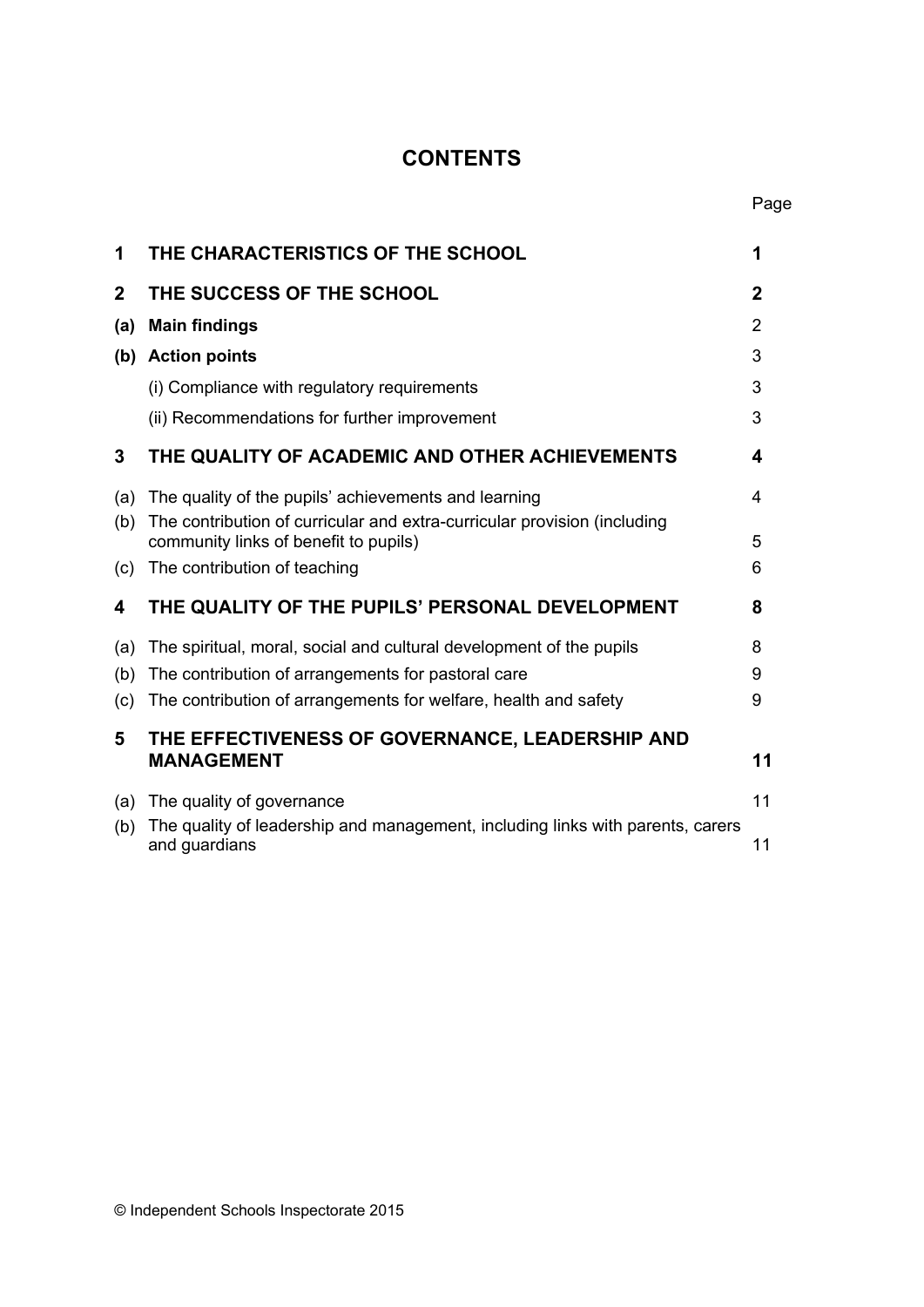## **1. THE CHARACTERISTICS OF THE SCHOOL**

- 1.1 The vision of Thames Christian College is to provide an education that challenges pupils to strive for personal character growth, academic excellence and spiritual maturity. It aims to help every pupil attain a broad foundation to their education while also developing their individual skills and gifts, and seeks to help pupils grow in their character and deepen their relationships with others. It aims to educate from a Christian worldview and to provide opportunities for pupils to explore faith for themselves. Many staff and pupils profess a Christian faith.
- 1.2 All aspects of the legal responsibility for the running of the school are vested in the proprietor, Thames Christian College Schools Ltd, and its directors, who are the head and deputy head of the school. The directors act as the governing body of the school. The proprietor is a subsidiary of a registered charity which has no part in the running of the school apart from providing accountability for the head.
- 1.3 Thames Christian College opened in September 2000 with one class of 12 Year 7 pupils in rented accommodation at its current location within walking distance of Clapham Junction station. In 2004 the main building was purchased and refurbished as a school. Use is made of the adjacent Battersea Chapel and local sporting facilities at Battersea Sports Centre, Caius House, Latchmere Swimming Pool and Wandsworth Common.
- 1.4 There are 123 pupils aged from 11 to 16 (78 boys and 45 girls). The ability profile of the school is slightly above the national average, with a wide spread of abilities represented. The school comprises pupils from many different ethnic, social and economic backgrounds and reflects the diversity of the area. Many pupils travel considerable distances to the school from Greater London and neighbouring counties.
- 1.5 The school has identified 44 pupils who require support for special educational needs and/or disabilities (SEND), mostly mild dyslexia. Three pupils have an education and health care (EHC) plan. Twelve pupils require help for English as an additional language (EAL), six of whom receive additional support.
- 1.6 National Curriculum nomenclature is used throughout this report to refer to year groups in the school.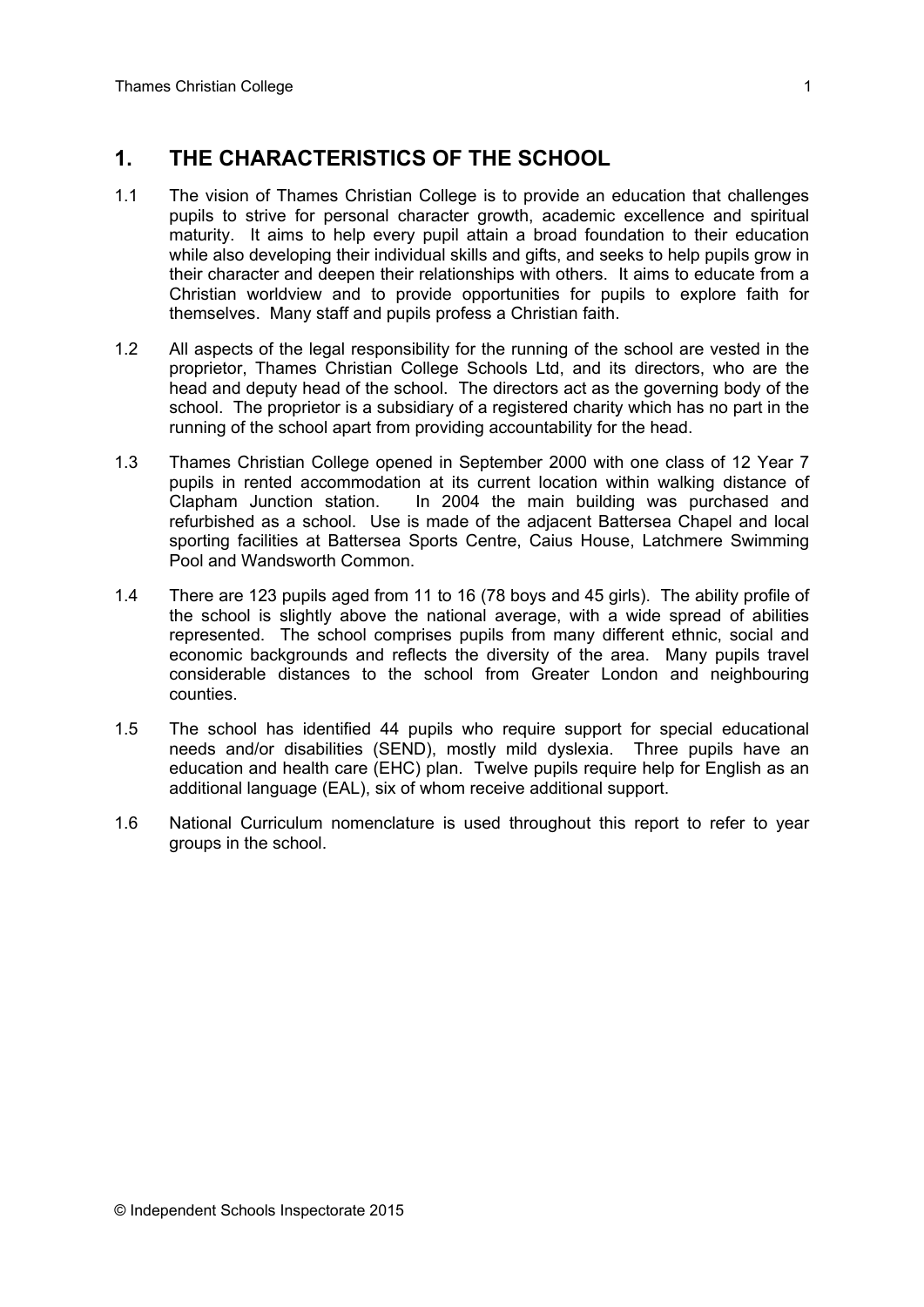## **2. THE SUCCESS OF THE SCHOOL**

#### **2.(a) Main findings**

- 2.1 Thames Christian College successfully achieves its aim of helping pupils attain a broad foundation to their education while also developing their individual skills and gifts, and seeking to help pupils grow in their character and deepen their relationships with others. Pupils have a good knowledge and understanding of curriculum subjects, and can apply them effectively. They are excellent and mature listeners and they read and write well, but they lack confidence in speaking. Pupils use numbers with confidence and have good creative skills. Almost all pupils achieve places at their first choice of schools or colleges for post-16 education. Pupils make progress that is good in relation to the average for pupils of similar abilities, and pupils with dyslexia make significantly faster progress. Pupils' attitudes to learning are good. The presentation and organisation of their work are excellent. Pupils are keen to learn, but are often reticent in initiating questions or challenging a new concept. The curriculum is well planned and suitable for the age range, needs and abilities of the pupils, including those pupils with an EHC plan. Together with the extra-curricular programme it actively promotes the fundamental British values of democracy. Curriculum plans in many subjects are well developed but not all identify strategies for challenging the most able. More able pupils are stimulated by a range of after-school activities. The quality of teaching is good. Teachers demonstrate good subject knowledge and know the individual learning styles of their pupils extremely well. In response to the previous Ofsted report, in the most effective lessons the range of tasks allows all pupils to make excellent progress. In other lessons a lack of flexibility or extension material limits the progress of the most able. Teaching makes good provision for those with EHC plans and ensures good progress in their learning. Most marking is excellent but the school marking policy is inconsistently implemented.
- 2.2 Pupils' personal development is excellent. They are largely confident, self-aware and emotionally mature for their age. The school's Christian ethos is inclusive. Pupils have a well-developed awareness of their own and others' faiths and cultures, including the Western cultural tradition. The school actively promotes pupils' understanding of fundamental British values and they have an excellent knowledge of British institutions. Pupils of all ages are unfailingly courteous and are socially well adjusted. The quality of pastoral care is good. Behaviour is excellent and pupils feel safe, secure, valued and well supported. In the pupils' questionnaire responses, a minority of pupils expressed the view that sanctions and rewards are not always awarded fairly. The senior leadership agrees and is addressing the issue. In response to the previous Ofsted report the school effectively seeks the views of pupils. Arrangements for welfare, health and safety are excellent and safeguarding is robust.
- 2.3 The quality of governance is good. The directors of the proprietorial company are forward-looking in their encouragement of educational initiative. They include the school's senior leaders in the monitoring of the implementation of policies, and conduct a full annual review of all aspects of safeguarding with the designated safeguarding lead person. Supporting documentation sometimes lacks sufficient and precise detail, for example in the minutes of the annual review of safeguarding by the whole board of directors, and in this small school this can result in a lack of clarity between the specific responsibilities of governance and leadership. The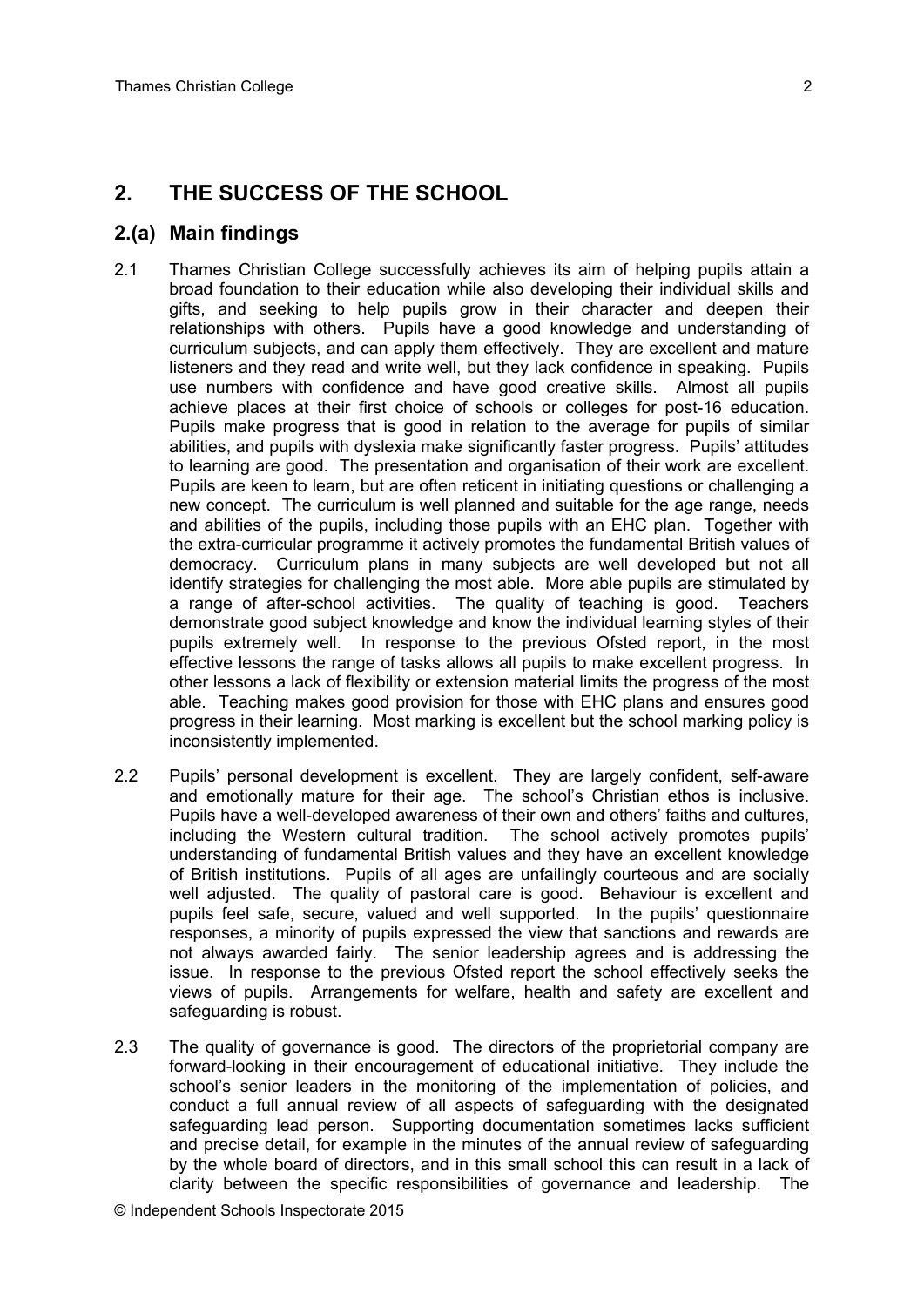quality of leadership and management is good. The school development plan focuses on improving the quality of teaching and pastoral care. The school has a clear assessment policy and the tracking information is used to set individual targets. Links with parents are excellent. Parents receive clear and informative reports about their children and are extremely supportive of the school.

## **2.(b) Action points**

#### **(i) Compliance with regulatory requirements**

2.4 The school meets all the requirements of the Education (Independent School Standards) Regulations 2014.

#### **(ii) Recommendations for further improvement**

- 2.5 The school is advised to make the following improvements.
	- 1. Develop strategies to improve pupils' speaking skills.
	- 2. Ensure that all lesson planning and teaching contain additional challenges for the most able.
	- 3. Ensure that all subjects and staff follow the school's marking policy.
	- 4. Ensure that the rewards and sanctions policy is evenly implemented.
	- 5. Ensure the proper recording of the oversight and review of safeguarding by the board of directors.
	- 6. Ensure that the individual responsibilities for governance and leadership are more clearly defined and delineated.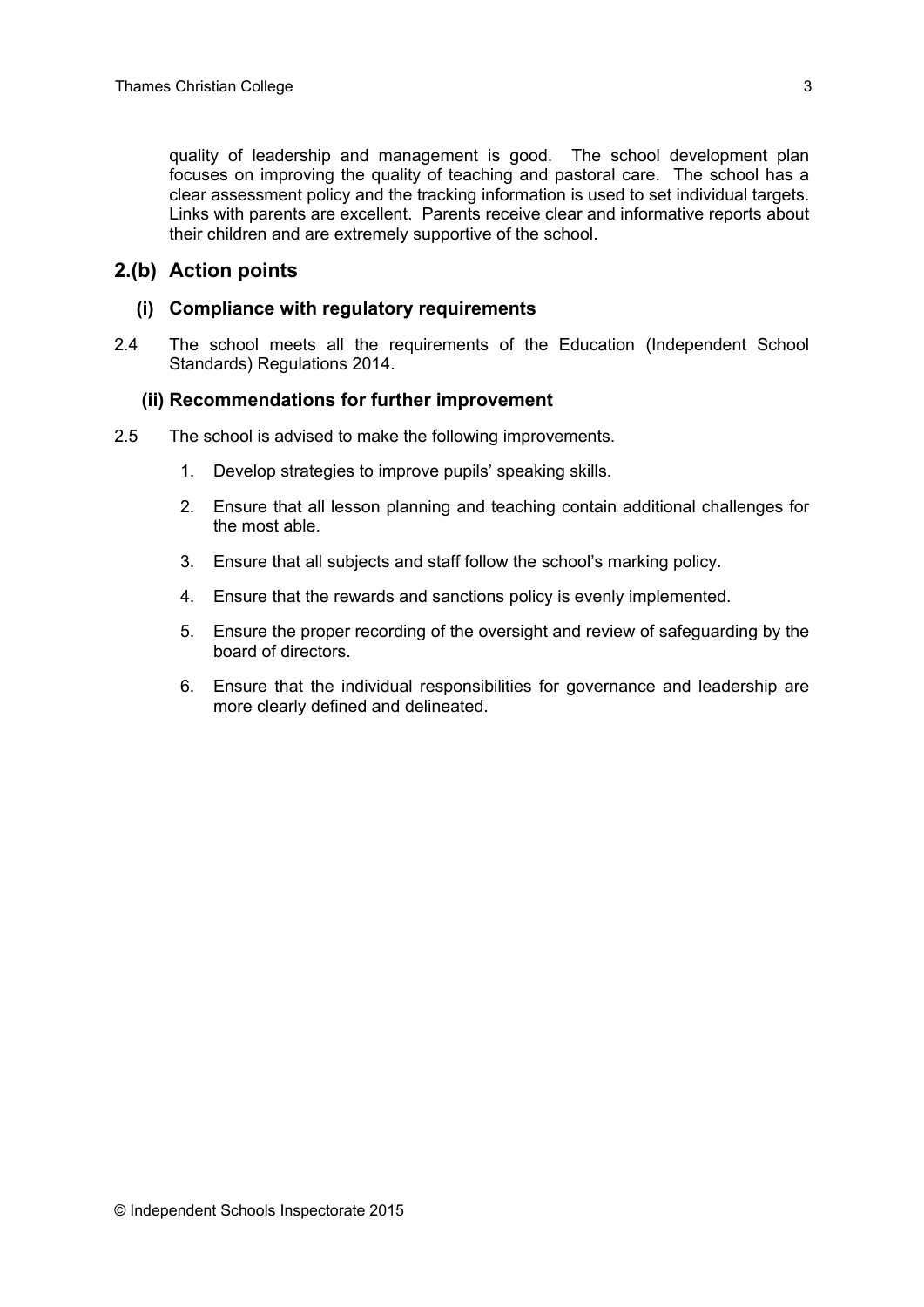## **3. THE QUALITY OF ACADEMIC AND OTHER ACHIEVEMENTS**

## **3.(a) The quality of the pupils' achievements and learning**

- 3.1 The quality of pupils' achievement is good.
- 3.2 Pupils are well educated towards the school's vision of challenging them to strive for personal character growth, academic excellence and spiritual maturity.
- 3.3 Pupils have a good knowledge and understanding of curriculum subjects, and can apply them effectively to challenging problems. They are excellent and mature listeners, remaining silent and attentive whenever another is speaking. Their speaking skills vary: some pupils speak fluently and with clarity but others lack confidence. Pupils read competently in class and many write well, at best showing excellent command of syntax and vocabulary. Pupils work cooperatively: in a Year 8 English lesson they benefited from the opportunity to discuss effective openings of stories. In mathematics, science and history lessons pupils showed logical thought, identifying variables and developing sequential arguments. They use numbers with confidence. The range of pupils' creative skills is evident in the high quality of art throughout the school. Pupils sing well, dance proficiently and perform enthusiastically on stage. Pupils are confident in their use of information and communication technology (ICT) within the classroom. Year 7 pupils are proficient in the use of a range of software and good use is made of word processing skills by pupils with SEND.
- 3.4 Opportunities for team achievement in sport are limited by the size of the school. The boys' six-a side football team has recently won a London School's competition, and an individual won three ISA swimming titles. Many compete in a variety of ISA sporting competitions. The school's art pupils regularly exhibit in the locality. Individual musicians are successful in local competitions and have performed at the Royal Festival Hall.
- 3.5 Almost all pupils achieve places at their first choice of schools or colleges for post-16 education, some achieving scholarships at highly competitive independent schools. The range of destinations and courses reflects the variety of skills that pupils have developed at the school.
- 3.6 Results in GCSE have been above the national average for maintained schools. Girls' results in 2013 were higher than in previous years, being similar to the national average for girls in maintained selective schools. Results in IGCSE English and business studies have been higher than worldwide norms; results in mathematics have been below worldwide norms. Results in 2013 were generally similar to worldwide norms in English and mathematics. In 2014 just over half the pupils achieved grades A\* or A in English, and just under half achieved grades A\* or A in mathematics.
- 3.7 The level of attainment in GCSE indicates that pupils make progress to Year 11 that is good in relation to the average for pupils of similar abilities; performance across the subject range at GCSE is markedly higher than that predicted from their prior attainment. Progress for pupils with EAL and the particularly able is similarly good. Pupils with any form of SEND make marginally greater progress than expected. Pupils with dyslexia make significantly greater progress, achieving on average nearly a grade higher than the average for pupils with similar abilities. In the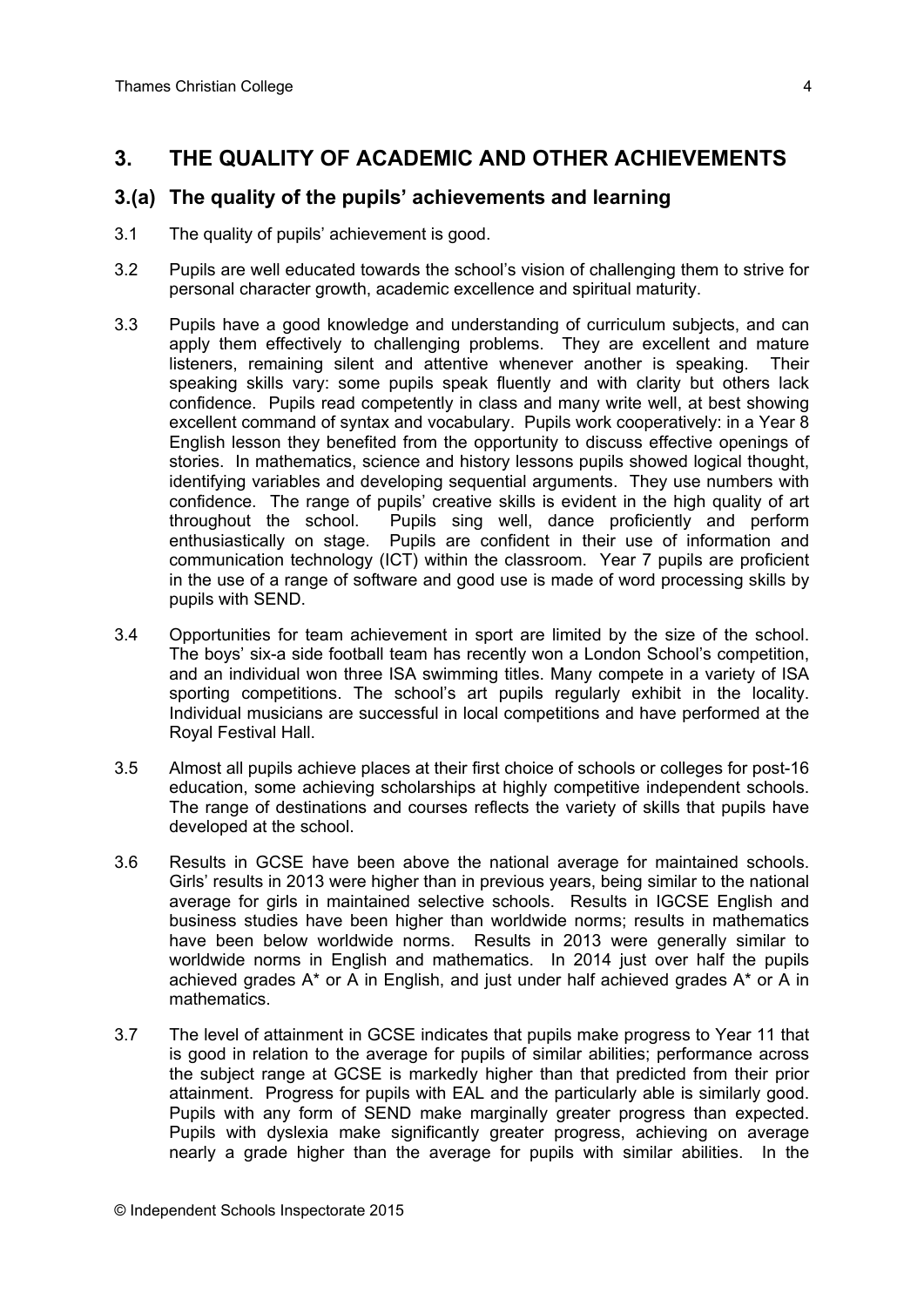parents' and pupils' questionnaires all respondents said that they were pleased with the progress that pupils were making.

3.8 Pupils' attitudes to learning are good. Their organisation is excellent, and the work in exercise books neat and well ordered. They have pride in their presentation. The volume of work achieved reflects their application in class and in homework. They work quietly and with empathy in small groups, often diverting attention from their own work to support others. Their behaviour is excellent, they listen attentively and are compliant. Pupils are keen to learn, but are often reticent in initiating questions or challenging a new concept.

#### **3.(b) The contribution of curricular and extra-curricular provision**

- 3.9 The contribution of the curricular and extra-curricular programme is good.
- 3.10 The curriculum is well planned and suitable for the age range, needs and abilities of the pupils, including those pupils with an EHC plan. It actively promotes the fundamental British values of democracy, the rule of law, individual liberty and the mutual respect and tolerance of those with different faiths and beliefs. It covers all the requisite areas of learning and successfully supports the school's aim of providing a broad foundation to their education while also developing their individual skills and gifts.
- 3.11 In Year 7 pupils study English, mathematics, science, physical education (PE), Spanish, history, geography, art, drama, music, computing, Latin, religious studies and personal, health, social and economic education (PSHEE). French and design and technology are introduced in Year 8 instead of Latin, which reappears as an option in Year 9. In preparation for the future all Year 9 pupils take a level 2 certificate in personal finance, and Year 10 pupils undertake work experience. The GCSE religious studies course is examined at the end of Year 10. The choice of subjects at GCSE includes graphic design and music. The PE curriculum offers a broad and balanced range of 15 sports focusing on developing physical skills and personal fitness. Boys enjoy more opportunities for competitive team sport than girls.
- 3.12 GCSE and IGCSE options are supplemented by the European Computer Driving Licence (ECDL) at levels 1 and 2 and at level 3 for talented pupils. In Year 7 literacy and numeracy skills are reinforced by an emphasis on grammar and punctuation and a linear mathematics curriculum based on taking the best from the Maths teaching in other cultures, particularly Asia.
- 3.13 The curriculum is adjusted to meet the needs of those pupils with SEND. Support for these pupils is strong. Some are withdrawn from class for individual support, and learning support assistants work effectively alongside others in class. A specialist works with pupils with EAL.
- 3.14 Curriculum plans in many subjects are well developed and include suggested extension work for the most able. The content of lessons is strictly controlled and schemes of work follow a six-week cycle. The personalised learning requirements of individual pupils are integrated into lesson plans, but not all plans identify strategies for challenging the most able in the small teaching classes.
- 3.15 More able pupils are stimulated by a range of after-school activity. The history club has researched conspiracy theories in history, and a small group have prepared for the London round of the Spanish spelling bee. Talented pupils in art develop their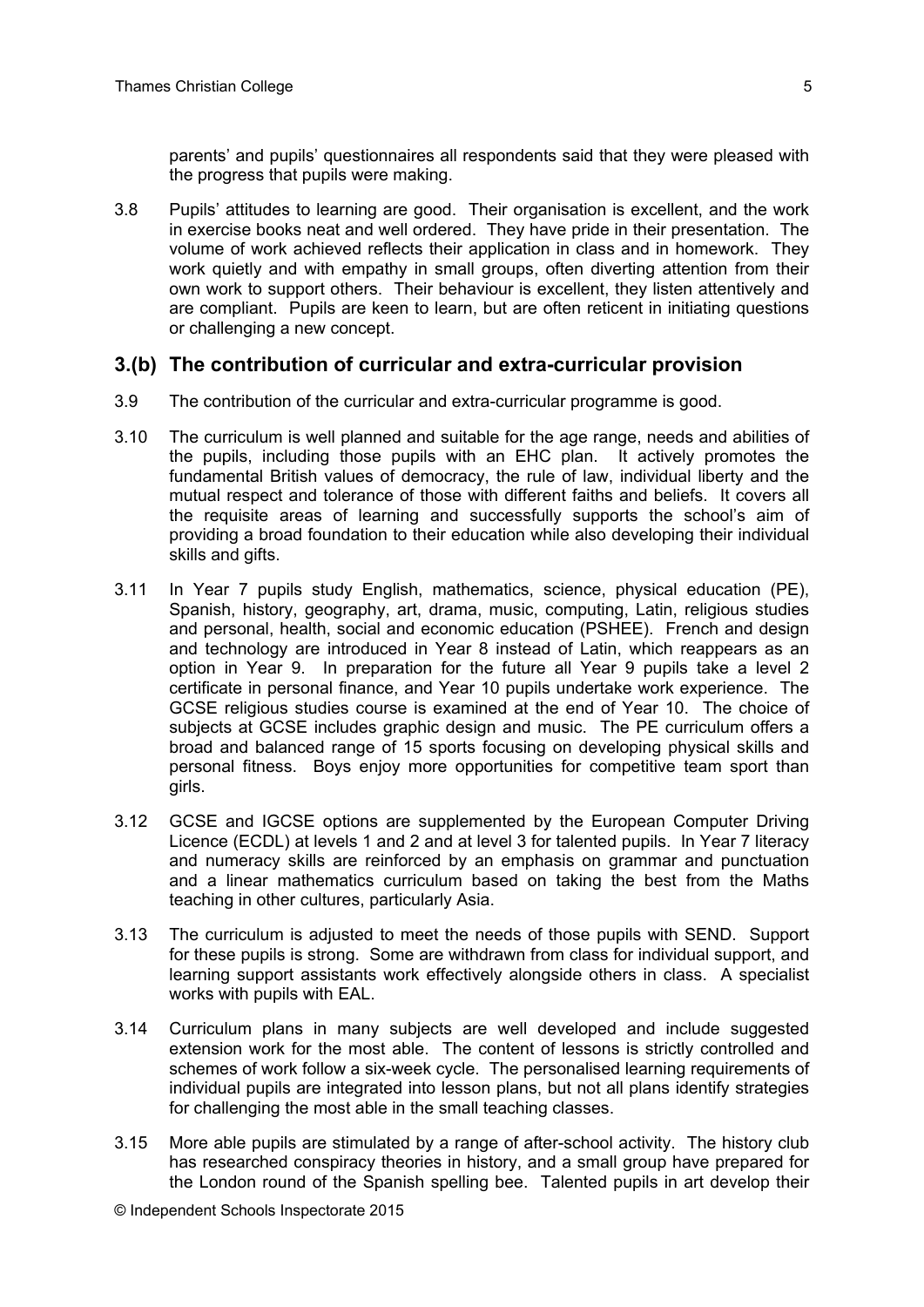screen-printing skills, and choirs, bands and ensembles provide opportunities for pupils to develop musical skills. The annual school musical involves all pupils.

- 3.16 Frequent visits by outside speakers enrich the curriculum and provide balanced political arguments. A graphic designer regularly runs extra sessions, and a holocaust survivor talked to Year 7 during religious studies.
- 3.17 Good use is made of the school's position and transport links. The religious studies group have visited St Paul's Cathedral; the language pupils the French Institute in London and geography pupils looked at the impact of the Olympics on East London and investigated land use in Canary Wharf. Year 9 artists have taken part in a local art project, and cultural and linguistic awareness is enhanced by overseas visits to Western Europe and recently Tanzania.

#### **3.(c) The contribution of teaching**

- 3.18 The contribution of teaching is good.
- 3.19 In most lessons observed the teaching was at least good and in nearly half it was excellent. The teaching in a small minority of lessons was unsatisfactory.
- 3.20 Teaching is effective in working towards the school's aim to offer excellent teaching and a stimulating working environment. It engenders respect and tolerance and promotes non-partisan views. In the best lessons teachers demonstrate good time management and subject knowledge and allow independent learning. In a biology lesson observed pupils used differentiated worksheets to devise their own experiments and revision plans using ICT. In the less successful lessons seen too much individual learning was directed rather than allowing pupils to use their initiative and explore their understanding. In a science lesson seen a teacher prevented a pupil from following an individual line of enquiry and no extension work was available.
- 3.21 Teachers know the individual learning styles of their pupils extremely well and the majority plan their lessons meticulously, with detailed personalised learning targets for all pupils including those with SEND or EAL. In the most effective lessons the range of task allows all pupils make excellent progress. In a Year 8 geography lesson observed the starter activity used targeted questions to support and challenge different pupils. In a Year 9 Latin lesson seen more able pupils were given higher level vocabulary and more complex sentences to write. In a small minority of lessons tight adherence to planning hampered progress. In a Year 9 science lesson observed there was no intervention when a debate between pupils started to drift. In the most effective lessons baseline test data and target grades are integrated into planning so that the more able pupils are given different extension tasks. This is not yet a consistent approach in all subject areas.
- 3.22 Teaching makes good provision for those with EHC plans. Learning support assistants are used effectively in classrooms to support pupils with SEND and to ensure good progress in their learning.
- 3.23 In the less formulaic lessons, pupils are encouraged to take a more active approach to their learning, in response to the recommendations of the 2010 Ofsted report. In a Year 8 English lesson observed pupils were encouraged to create a learning resource on how to write an effective opening to a short story.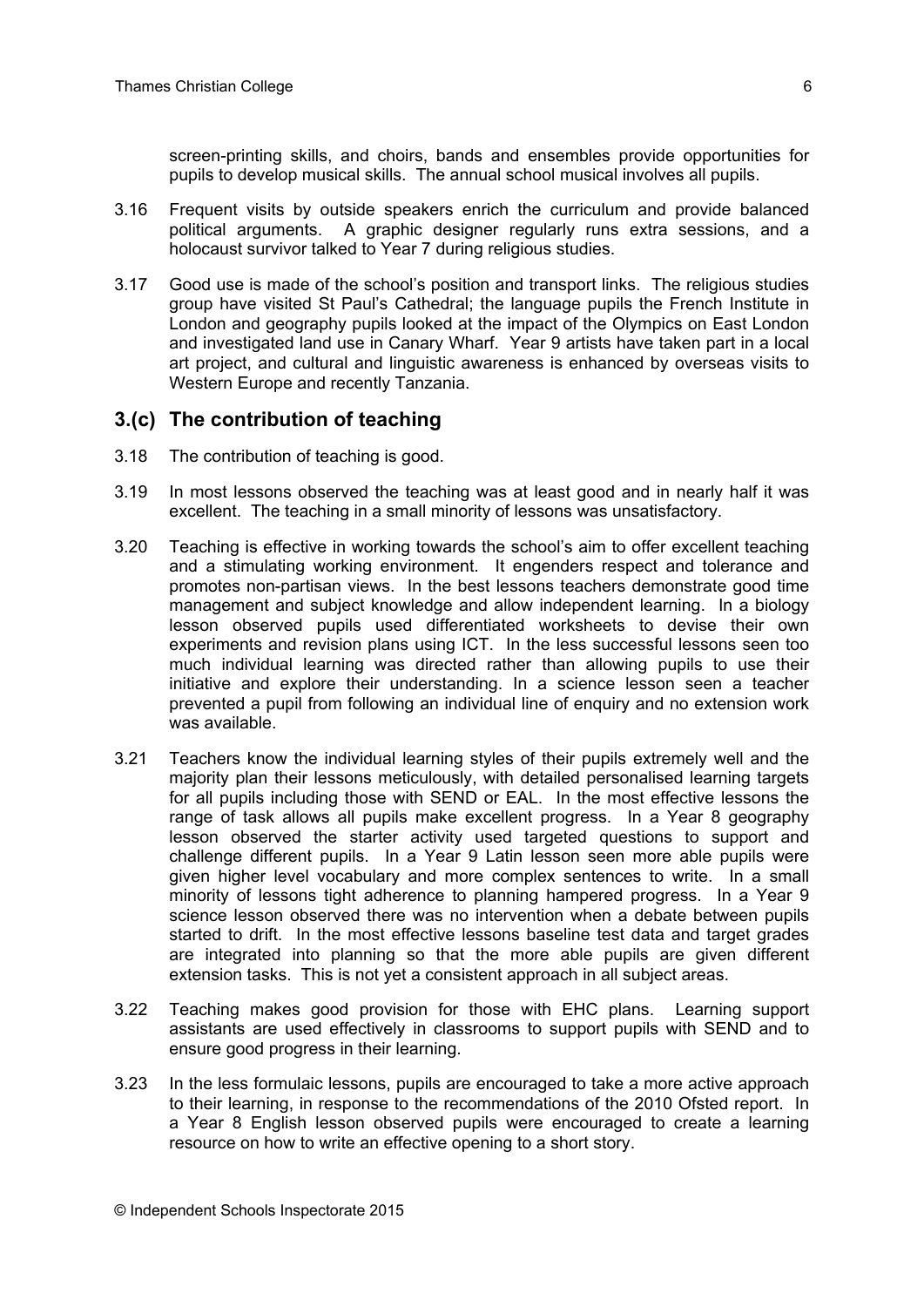- 3.24 In the responses to the pre-inspection questionnaires both parents and pupils were overwhelmingly positive about the help teachers give in supporting their progress. A small minority of the pupils considered that the homework did not help them to learn but in interviews during the inspection pupils were unanimous in their view that it was almost always relevant.
- 3.25 Teachers encourage pupils to take pride in their work and the volume of work is good across the age and ability range. The clear school marking policy is inconsistently implemented across and within subject areas and year groups. At best the marking is excellent, giving the pupil clear feedback on what went well in addition to specific targets for improvement. Excellent examples of pupil/teacher dialogue were seen in some mathematics books, where suggestions for further progress were followed up by both the pupils and the teacher. In a minority of books marking is limited to a series of ticks.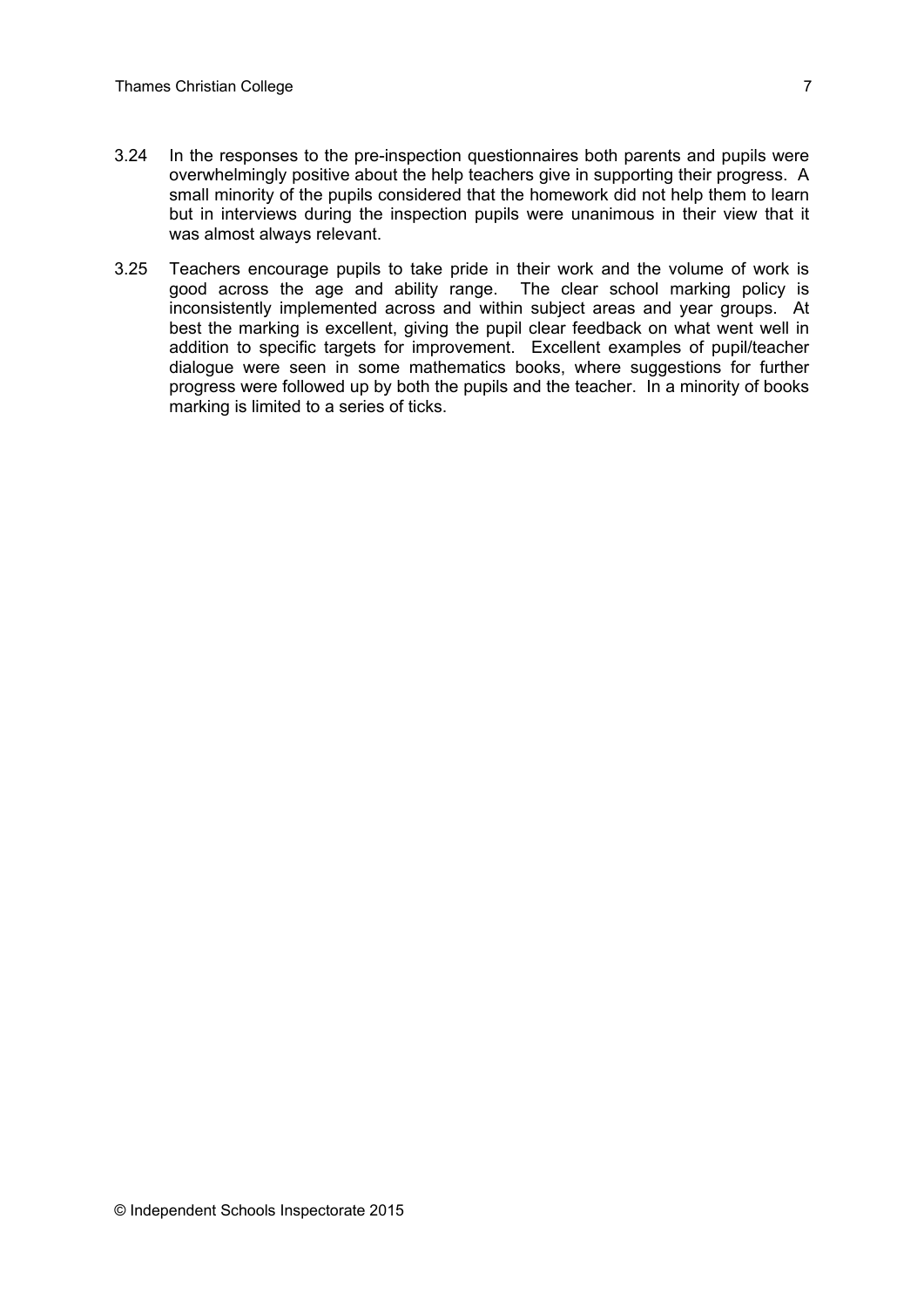## **4. THE QUALITY OF THE PUPILS' PERSONAL DEVELOPMENT**

## **4.(a) The spiritual, moral, social and cultural development of the pupils**

- 4.1 The spiritual, moral, social and cultural development of the pupils is excellent.
- 4.2 Pupils are largely confident, self-aware and emotionally mature for their age. In pupil interviews they were sensible and mindful of the school and wider community. Pupils have a well-developed awareness of their own and others' faiths and cultures, which is promoted in the teaching of world religions and ethics. An assembly led by Year 10 focused on the diverse background of the pupils, their parents and grandparents, and the positive impact of a multi-cultural population. They show an appreciation of the Western cultural tradition through the study of composers such as Handel in music and artists such as Matisse in art.
- 4.3 The school's Christian ethos is inclusive. Prayers in assemblies are reflective and appropriate for pupils of any or no faith. Many lessons begin with a Christian blessing in which all take part. Pupils of all ages are unfailingly courteous and helpful both to visitors and younger pupils and are socially extremely well adjusted.
- 4.4 The school very successfully promotes the importance of identifying and combatting discrimination. Study of the work and lives of David Hockney and Alan Turing led to discussions about the changing attitudes towards sexual orientation. Year 9 design pupils have produced posters promoting diversity and inclusion in football linked to the national *Kick it Out!* campaign. In English pupils discuss racism and sexism in their study of *Of Mice and Men.* Year 11 pupils organise an annual *Black History* month.
- 4.5 The pupils' strong community responsibility is evident in a mentoring programme with a local primary school. In 2014 pupils' work on charity projects in Tanzania widened their grasp of social and economic issues beyond the United Kingdom.
- 4.6 Pupils' clear understanding of right and wrong is reinforced in the PSHEE, religious studies and the ethics curriculum. For example, in English the values of freedom and the corruption of power are examined in *Animal Farm*, and the ethics of stem cell research are tackled in Year 9 science.
- 4.7 The school actively promotes pupils' understanding of fundamental British values and they demonstrate good knowledge and respect for British institutions and public services. In interviews pupils spoke knowledgeably about the path taken by government bills through parliament and the difference between criminal and civil law. In a history lesson they were seen to debate rigorously the differences between democracy and dictatorship and in business studies they applied equal opportunities law in various recruitment scenarios successfully.
- 4.8 In responses to the pupils' questionnaires a small minority of pupils expressed the view that they were given insufficient responsibility. The representatives on the pupil council are democratically elected. Pupils lead assemblies, supervise lunch, lead warm-ups in PE periods and organise charity events.

## **4.(b) The contribution of arrangements for pastoral care**

4.9 The contribution of arrangements for pastoral care is good.

© Independent Schools Inspectorate 2015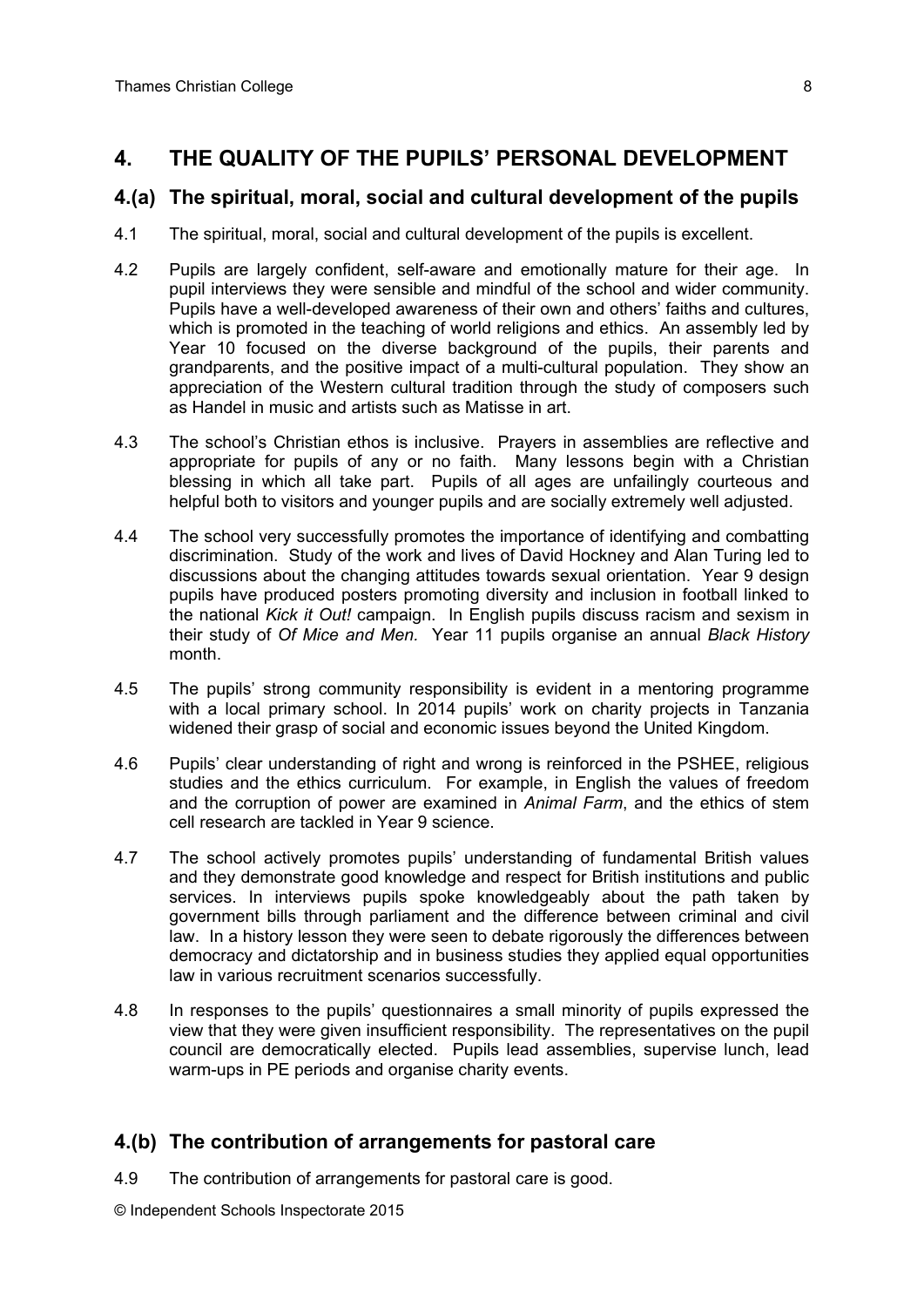- 4.10 In pupil interviews a very large majority of pupils spoke highly of the availability of teachers and the care taken by them. Tutor groups are subdivided into smaller units ensuring a quick response to issues and heightening the focus on individual pupils. Communication in school and between parents and school is excellent and the electronic record system ensures that any trends can be identified and addressed.
- 4.11 Behavioural and anti-bullying policies are made available, and are effective in cultivating an environment where all feel safe, secure, valued and well supported. Younger pupils in particular expressed confidence that bullying was rare, but that should it occur it would be dealt with swiftly and effectively. The inspection team concurred with this view. The PHSEE programme includes modules on respect and anti-bullying as well as e-safety and street safety. New entrants settle quickly. The new pupils' welcome pack is a recent pupil innovation.
- 4.12 The example set by the staff in their relationships with the pupils and each other has a positive impact on the pupils' consideration for others. Policies to promote good conduct and reward good behaviour are effective. In the pupils' questionnaire responses, a minority of boys and a small minority of girls expressed the view that sanctions and rewards are not always awarded fairly. The senior leadership acknowledge the problem and are seeking a solution.
- 4.13 The PE programme effectively encourages physical fitness through a range of activity. Pupils are encouraged to eat healthily, with modules on healthy eating and eating disorders included in the PHSEE programme. This also includes sessions addressing mental health issues, body confidence, drugs and alcohol awareness, and sex and relationships education.
- 4.14 In response to the previous Ofsted inspection the school now employs effective methods to seek the views of the pupils, although in the pupils' questionnaire responses a small minority expressed the opinion that their requests are not listened or responded to. The newly-formed pupil council, which has evolved from the previous leadership council, has representatives from each year group. As a result of recent requests, the girls' cloakroom has been re-decorated and Years 10 and 11 now eat lunch in their form rooms.
- 4.15 The school has a suitable plan to improve the educational access for pupils with SEND.

#### **4.(c) The contribution of arrangements for welfare, health and safety**

- 4.16 The arrangements for welfare, health and safety are excellent.
- 4.17 Safeguarding arrangements follow official guidance and are given high priority. Reporting procedures are clearly followed and recorded and there are good links with the local safeguarding authorities. The designated senior lead has received appropriate training in a wide range of safeguarding issues, and all staff receive regular and appropriate training and the staff code of conduct has been reviewed in line with the requirements of *Keeping Children Safe in Education.* The single central register is scrupulously completed and recruitment procedures are robust.
- 4.18 The supervision arrangements of pupils ensure their safety outside during lunch and breaks, and the risk of intruders is limited by strong security access arrangements. Pupils attend sessions in street safety. The risk assessment policy is thorough. Risk assessments in science have recently been reviewed, and measures are taken to limit harm to pupils travelling to the offsite sports' facilities.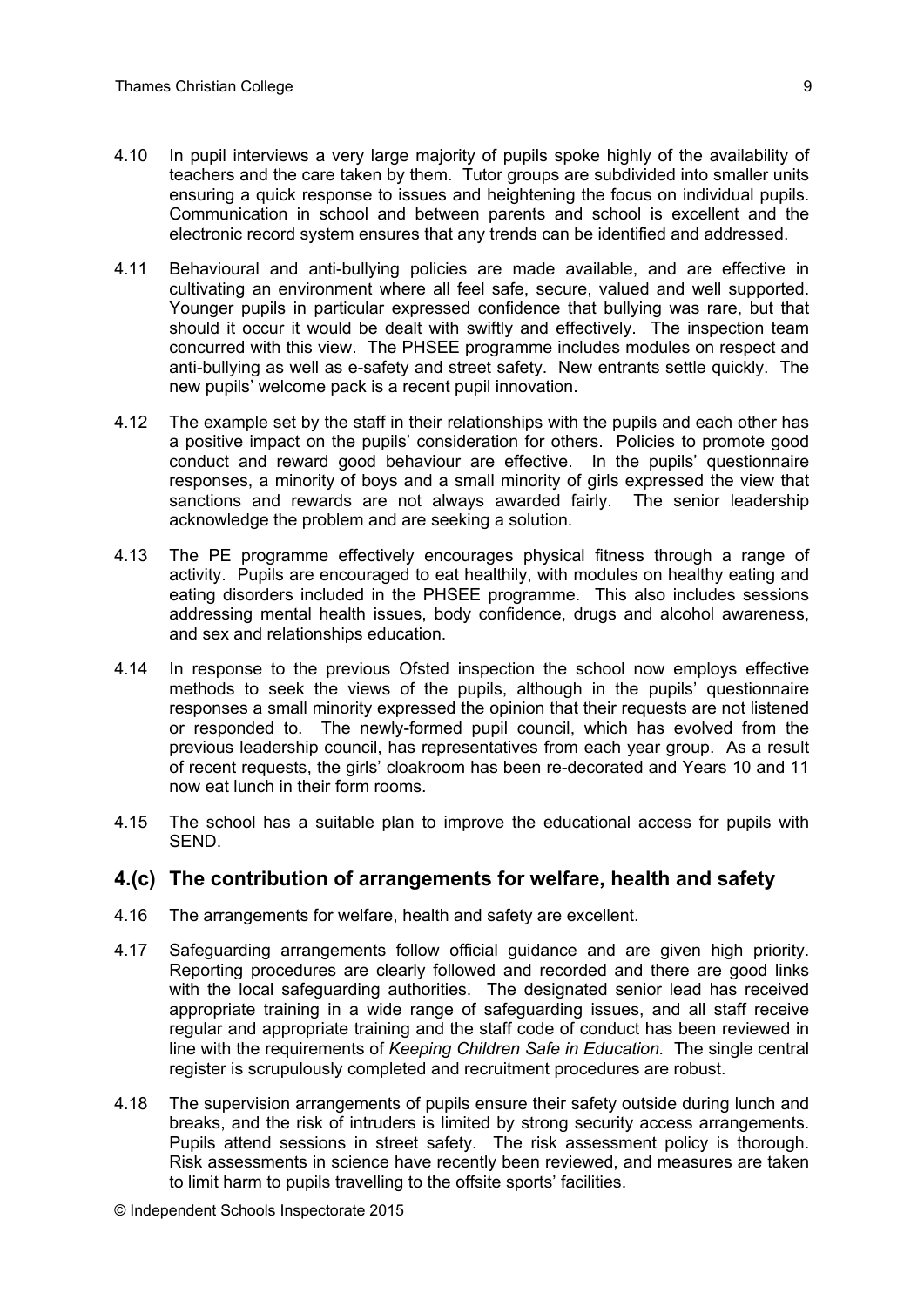- 4.19 The health and safety arrangements are robust. The records of checks are systematic, and audited annually by Wandsworth Council. The fire policy content satisfies all the regulatory requirements. Fire prevention and evacuation plans appropriate to the building limit the risk from fire. Exit routes are clearly marked.
- 4.20 Most staff are first-aid trained, and a small medical room is available for sick pupils and those with SEND during the school day. The accident book is accurately maintained and shows no trends.
- 4.21 Admission and attendance registers are methodically completed and stored.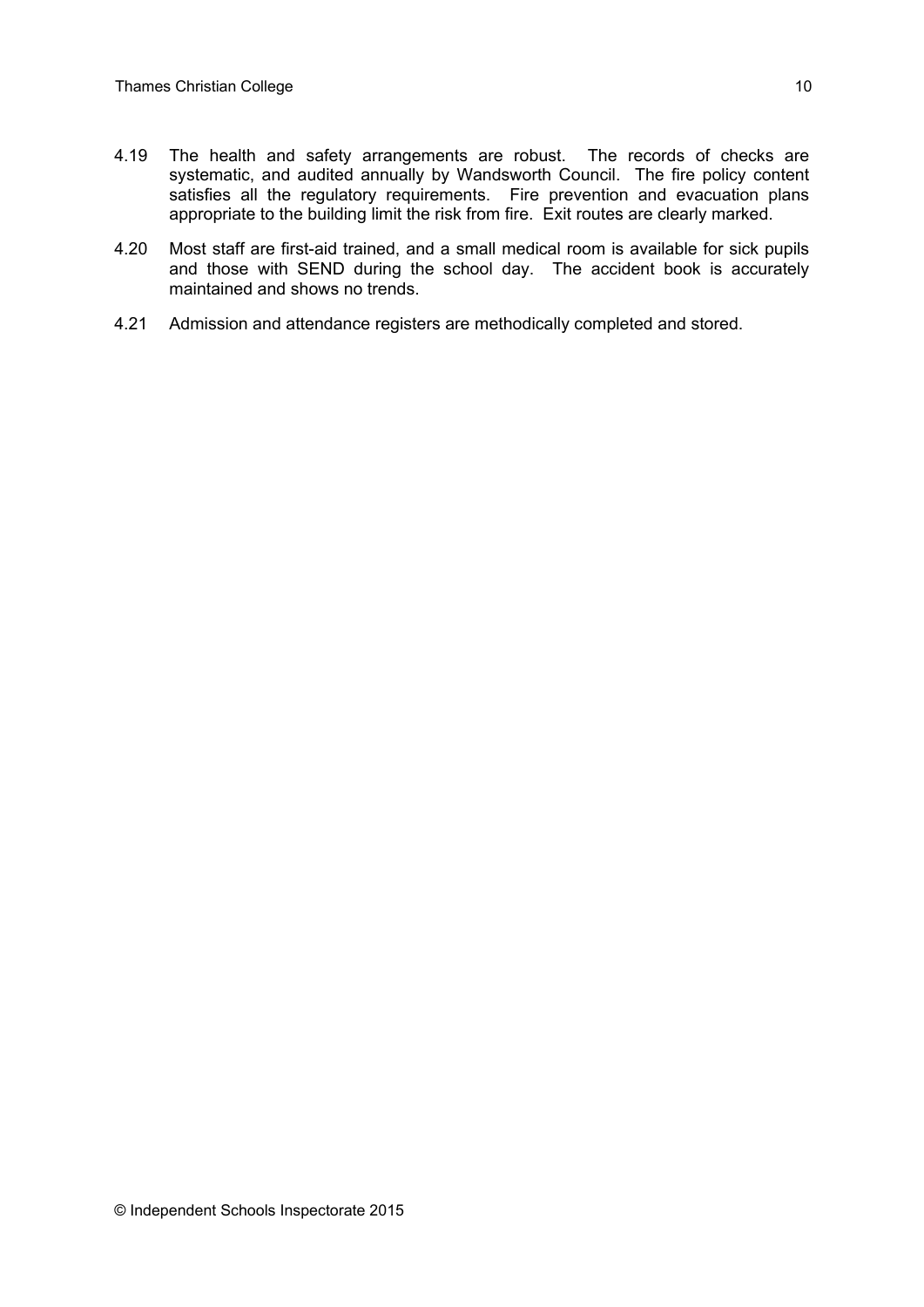## **5. THE EFFECTIVENESS OF GOVERNANCE, LEADERSHIP AND MANAGEMENT**

## **5.(a) The quality of governance**

- 5.1 The quality of governance is good.
- 5.2 As directors of the proprietorial company the head and deputy head provide a strong strategic overview in line with the aims of the school. Careful financial planning has resulted in bright, well-decorated teaching accommodation and modern learning resources that enhance the educational experience of the pupils. All classrooms are well resourced and equipped with whiteboards, and ICT equipment is plentiful.
- 5.3 The directors are forward-looking in their encouragement of educational initiative. They provide challenge and stimulus for improvement, and, because of their day-today involvement have a clear insight into the strengths and weaknesses of the school, including with regard to educational standards. There is a successful emphasis on investing in the recruitment and training of high-quality staff. The directors have a well-researched strategic vision for the future of the school.
- 5.4 Child protection, safer recruitment, and welfare, health and safety policies and their implementation are regularly monitored by the board of directors and senior leadership team, and there is a full annual review of all aspects of safeguarding by the two directors together with the designated safeguarding lead person, although the records of the review do not reflect that the review is by the whole board. The dual responsibility of the head as a director, without a board of advisors, means that there is a lack of external challenge or evaluation at governance level.

## **5.(b) The quality of leadership and management, including links with parents, carers and guardians**

- 5.5 The quality of leadership and management, including links with parents and others, is good.
- 5.6 The leadership and management of the school are effective in promoting the aims of the school to provide an education which challenges pupils to strive for personal character growth, academic excellence and spiritual maturity to equip them with the complexities of living in the 21st century. The senior leadership team provides clear educational direction and has a vision based on the school's Christian values.
- 5.7 The members of the senior leadership team have a detailed knowledge of the background and potential of every pupil, allowing them to impact quickly and directly on their personal development and achievement. The head is supported by the deputy, two assistant heads and a special educational needs co-ordinator (SENCO). The inclusion of the SENCO on the senior leadership team demonstrates the emphasis given by the school on supporting pupils with SEND.
- 5.8 The school development cycle ensures that all policies and procedures are regularly reviewed and updated. The school development plan focuses on improving the quality of teaching and pastoral care. Hence the plan aims to help each individual pupil attain a broad foundation to their education while also developing their individual skills and gifts.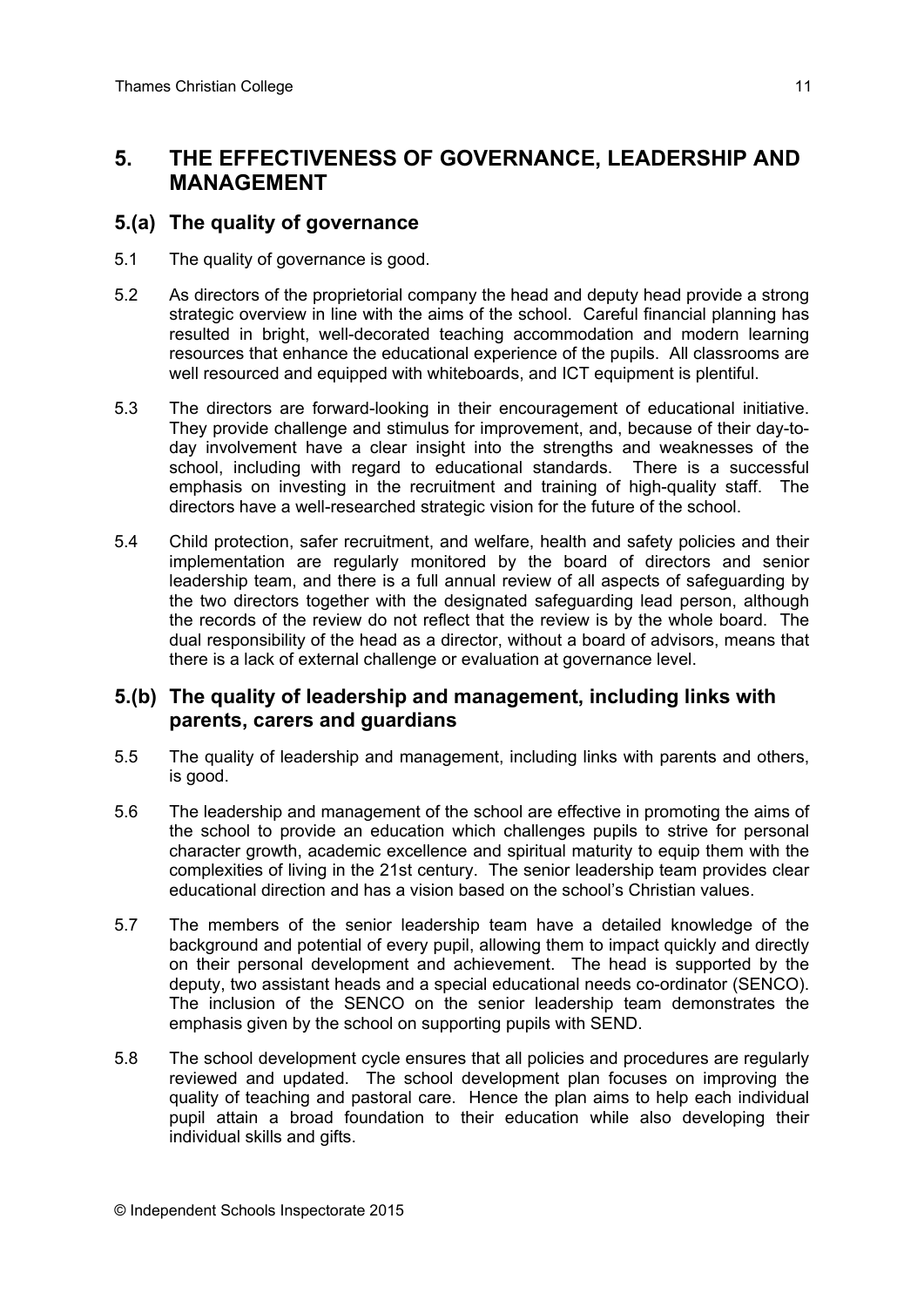- 5.9 The size of the site and that of the senior leadership team relative to the teaching staff allows it to make frequent learning walks and formal lesson observations to monitor the implementation of policies. Departmental managers focus on producing curriculum plans, schemes of work and monitoring academic progress in their subject areas.
- 5.10 The school has a clear assessment policy and the tracking information is available to all staff through the online management system. The SENCO has responsibility for the monitoring and implementation of individual education plans. These have clear targets, teaching strategies and success criteria and are regularly evaluated.
- 5.11 The school has a rigorous recruitment process for new teachers including trial lessons and a full day in school observing pupils and lessons. All safer recruitment checks are in place before staff begin work at the school. Staff are all appropriately trained in their roles regarding safeguarding and welfare, health and safety.
- 5.12 The school has recently implemented an appraisal system to give teachers autonomy in their own development and a focus on improving teaching and learning. Each member of the senior leadership team has a weekly peer mentoring role with specific teachers. In these sessions different aspects of school policy are discussed. Professional development of all teachers is linked to the outcomes of these sessions and the school's teaching and learning objectives. The impact on the pupils is yet to be measured as the process is just becoming embedded.
- 5.13 Links with parents are excellent. In the pre-inspection questionnaire responses the vast majority of parents indicated that the school encourages parental involvement and all that information about the school is readily available. The parents have access to an online system giving information on rewards and sanctions, forthcoming homework and pupils' progress and are strongly encouraged to take an active interest in the progress of their child.
- 5.14 All policies are made available to current and prospective parents. The safeguarding and complaints policies are available on the website. There have been no formal complaints reaching level 3 of the procedure and any concerns have been handled proportionally and quickly by the school. In their pre-inspection questionnaire responses almost all parents expressed satisfaction with the handling of concerns. The parents have access to staff by email and most issues are resolved within 48 hours. The parental website has been developed to include more detailed information and the introduction of an e-newsletter has enabled parents to be more involved with the school.
- 5.15 Parents receive clear and informative reports about their children three times a year. A full, detailed report from every subject teacher giving information on targets for improvement and levels of achievement is written annually, whilst reports from form teachers containing attainment levels are written at another two points in the year. Parents are given the opportunity to meet teachers at the beginning of the year and have a formal parents' meeting mid-year. An options evening is held for Years 8 and 9 and a careers fair is organised biennially. Parents are encouraged to contact individual teachers at any time and personal tutors have regular contact with parents.
- 5.16 Parents are invited to attend concerts, awards night, the summer show and sports day. Whilst there is no formal parent teacher association, in their pre-inspection questionnaire responses a very large majority of parents said that the school encourages parental involvement.